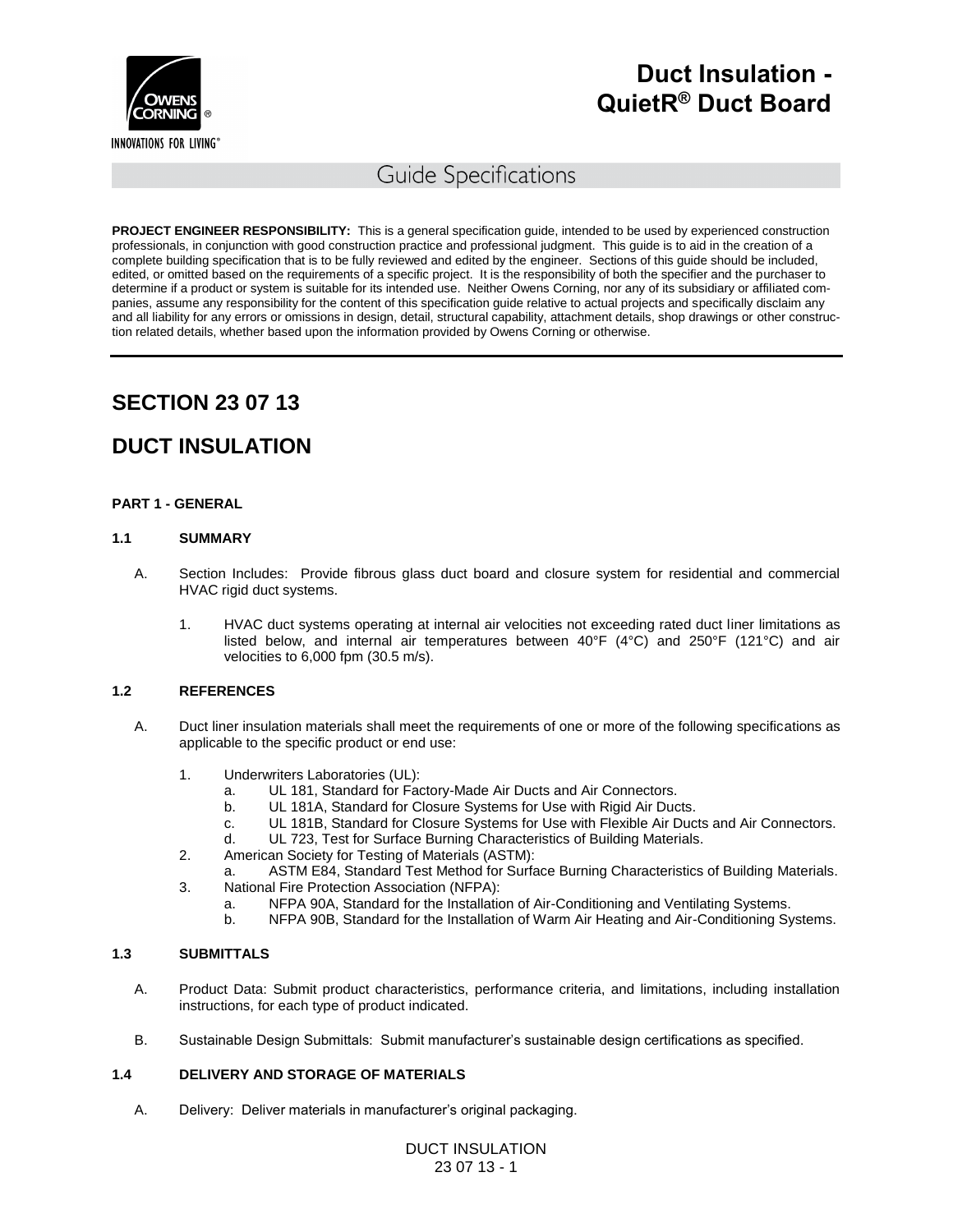

# Guide Specifications

- B. Storage: Store and protect products in accordance with manufacturer's instructions. Store in a dry indoors location. Protect insulation materials from moisture and soiling.
- C. Do not install insulation that has been damaged or wet. Remove it from jobsite.

# **PART 2 - PRODUCTS**

## **2.1 MANUFACTURER**

A. Owens Corning Insulating Systems, LLC, Toledo, OH 43659; [www.owenscorning.com.](http://www.owenscorning.com/)

## **2.2 DUCT BOARD**

- A. General:
	- 1. Duct Board: Rigid, resin bonded fibrous glass board with a damage-resistant, flame retardant, reinforced aluminum foil (FRK) facing and a veil faced airstream surface.
	- 2. Owens Corning QuietR® Duct Board insulation is not known to contain penta-, octa, or decabrominated diphenyl flame retardant substances, such as deca-Bromine (deca-BDE).

#### B. Certifications:

- 1. QuietR<sup>®</sup> Duct Board is GREENGUARD Indoor Air Quality Certified<sup>®</sup>.
- 2. QuietR<sup>®</sup> Duct Board is GREENGUARD Children & Schools Certified<sup>5M</sup> for dimensions up to and including 1" thickness.
- 3. QuietR<sup>®</sup> Duct Board is certified by Scientific Certification Systems (SCS) to contain a minimum of 57% recycled glass content.
- 4. All duct board products are UL listed and labeled.
- C. Acceptable Product: Owens Corning QuietR® Duct Board.
	- a. Type 475: R-4.3, 1 in (25mm) thick, NRC 0.70, density 4.4 pcf.
	- b. Type 800: R-4.3, 1 in (25mm) thick, NRC 0.70, density 5.3 pcf.
	- c. Type 800: R-6.5, 1-1/2 in (38mm) thick, NRC 0.85, density 3.8 pcf.
	- d. Type 1400: R-8.7, 2 in (51mm) thick, NRC 1.00, density 3.8 pcf.

## **2.3 ACCESSORY MATERIALS**

- A. Accessories: Provide accessories per duct board system manufacturer's recommendations, including the following:
	- 1. Adhesive Tape: UL 181A, Part I (P), pressure sensitive type or Part II (H) heat activated type.
	- 2. Fabric Closure: UL 181A, Part III (M), mastic and glass fabric type.
	- 3. Staples: Outward flaring types, 1/2 in min size.

## **PART 3 - EXECUTION**

## **3.1 EXAMINATION**

A. Verify that materials and accessories can be installed in accordance with Contract Documents and material manufacturers' recommendations.

> DUCT INSULATION 23 07 13 - 2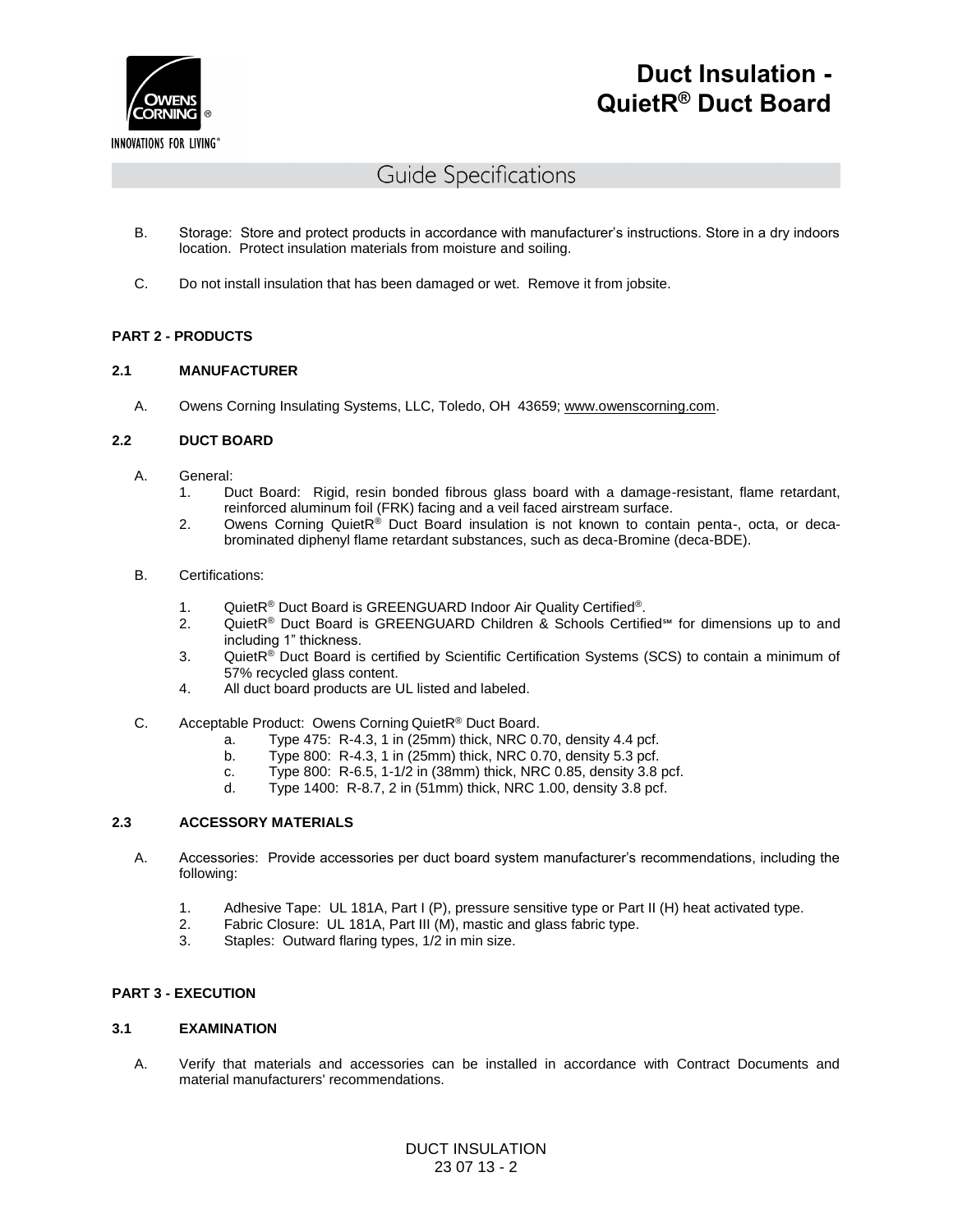

# Guide Specifications

- B. Verify, by inspecting product labeling, submittal data, and/or certifications which may accompany the shipments, that materials and accessories to be installed on the project comply with applicable specifications and standards and meet specified thermal and physical properties.
- C. Before starting work under this section, carefully inspect the site and installed work of other trades and verify that such work is complete to the point where installation of materials and accessories under this section can begin.

#### **3.2 SAFETY PRECAUTIONS**

A. Insulation contractor's employees shall be properly protected during installation of insulation. Protection shall include proper attire when handling and applying insulation materials, and shall include, but not be limited to, disposable dust respirators, gloves, hard hats, and eye protection.

## **3.3 INSTALLATION**

- A. Install duct systems in accordance with the North American Insulation Manufacturers Association (NAIMA) Fibrous Glass Duct Construction Standards.
- B. Staple longitudinal and circumferential joints at 2 in o.c. max.
- C. Seal ducts with one of the following closure methods:
	- 1. Pressure Sensitive Tape: Clean surface prior to applying tape, as recommended by tape manufacturer. Apply pressure sensitive tape firmly and seal with hot iron when ambient temperature is below 50F.
	- 2. Heat-Activated Tape: Clean surface prior to applying tape, as recommended by tape manufacturer. Apply heat-activated tape firmly and seal with hot iron.
	- 3. Mastic and Glass Fabric: Brush mastic onto joint, embed glass fabric in mastic, and brush second coat of mastic over fabric until completely filled.

# **3.4 FIELD QUALITY ASSURANCE**

- A. Upon completion of insulation work and before operation is to commence, visually inspect the work and verify that it has been correctly installed.
- B. Open all system dampers and turn on fans to blow all scraps and other loose pieces of material out of the duct system. Allow for a means of removal of such material.
- C. Check the duct system to ensure that there are no air leaks through joints.

#### **3.5 PROTECTION**

A. Replace damaged insulation, which cannot be satisfactorily repaired, including insulation with duct liner damage and moisture-saturated insulation.